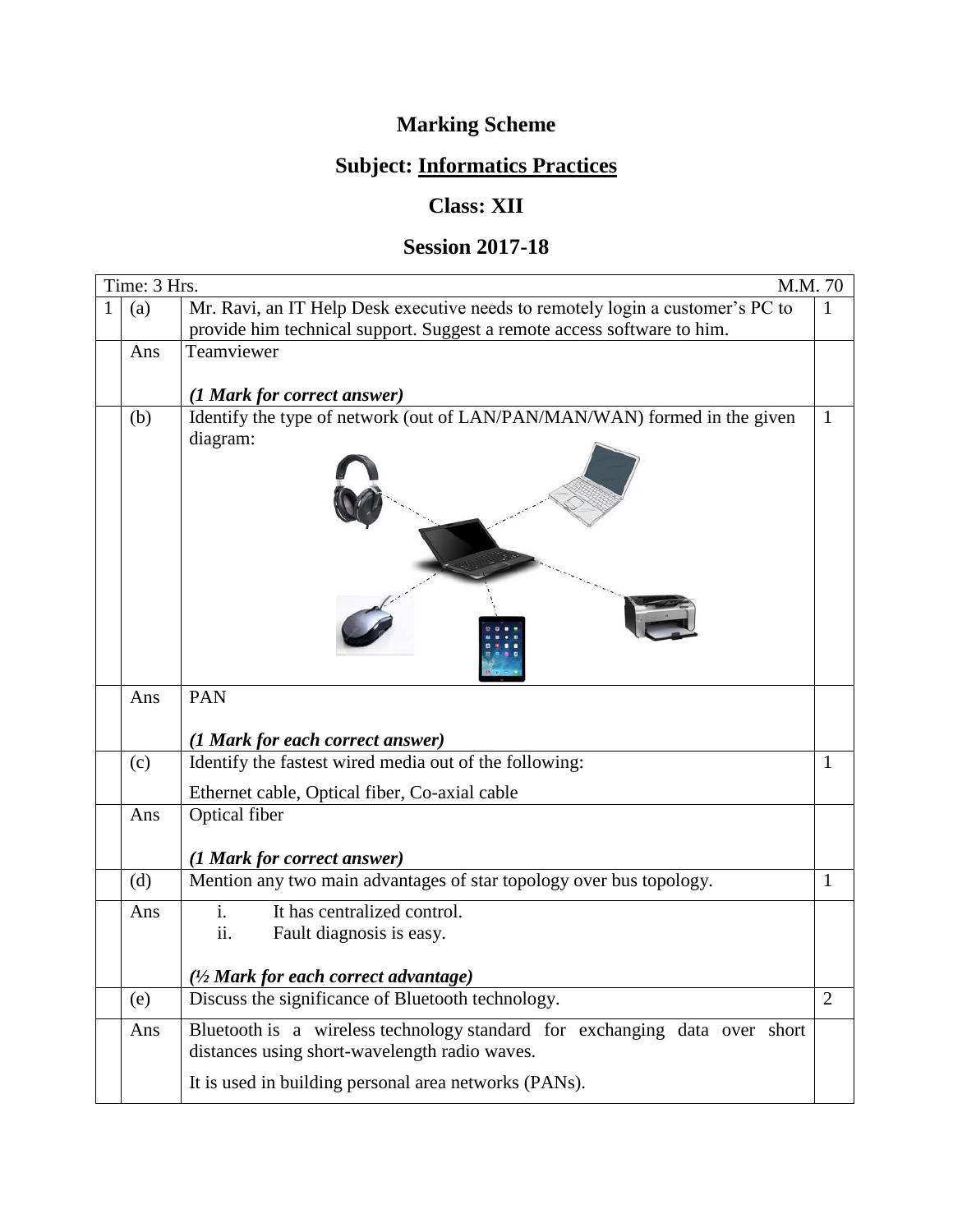|                |     | Now a days many gadgets and peripheral devices are Bluetooth enabled like<br>Speakers, mouse, headphone, printer etc.                                                                                                                                                                                                                                                                                                    |                |  |  |  |  |  |  |
|----------------|-----|--------------------------------------------------------------------------------------------------------------------------------------------------------------------------------------------------------------------------------------------------------------------------------------------------------------------------------------------------------------------------------------------------------------------------|----------------|--|--|--|--|--|--|
|                |     | (2 Mark for correct answer)                                                                                                                                                                                                                                                                                                                                                                                              |                |  |  |  |  |  |  |
|                | (f) | I. Write down any two advantages of Open Source Software over Proprietary<br>software.<br>П.<br>Ms. Sita trying to log into your Internet Banking account for online<br>transaction activity. However, as strange as it may seem, she is denied of an<br>access to the bank's website, in spite of having a swift internet connection.<br>What do you think the reason behind this problem is and suggest her few simple | $\overline{4}$ |  |  |  |  |  |  |
|                |     | precautions in order to overcome any such type of network security threats.<br>$\mathbf{I}$ .                                                                                                                                                                                                                                                                                                                            |                |  |  |  |  |  |  |
|                | Ans | i. Source code is available.<br>ii. Money need not to be paid for procuring the license for usage and further<br>distribution.                                                                                                                                                                                                                                                                                           |                |  |  |  |  |  |  |
|                |     | (1 Mark for each correct advantage)                                                                                                                                                                                                                                                                                                                                                                                      |                |  |  |  |  |  |  |
|                |     | Π.                                                                                                                                                                                                                                                                                                                                                                                                                       |                |  |  |  |  |  |  |
|                |     | She could be under a DoS attack!                                                                                                                                                                                                                                                                                                                                                                                         |                |  |  |  |  |  |  |
|                |     | She should deploy an antivirus program and firewall into her network if not<br>already done. This helps in restricting the bandwidth usage to authenticated users<br>only.                                                                                                                                                                                                                                               |                |  |  |  |  |  |  |
|                |     | (1 Mark for correct reason identification)<br>(1 Mark for suggesting correct precautions)                                                                                                                                                                                                                                                                                                                                |                |  |  |  |  |  |  |
| $\overline{2}$ | (a) | Help Manish in identifying the incorrect variable name with<br>Ι.<br>justification from the following:<br>i. unit@price; ii. fee; iii. userid; iv. avg marks;                                                                                                                                                                                                                                                            | $\overline{4}$ |  |  |  |  |  |  |
|                |     | Π.<br>Write Java code to declare a variable named Price of integer type.<br>Assign a value 10 to this variable. Overwrite the value of price with its<br>double value. Decrease the value of price by 5.                                                                                                                                                                                                                 |                |  |  |  |  |  |  |
|                | Ans | I.<br>i. unit@price; // Special symbols like ' $\omega$ ' is not allowed in variable name<br>iv. avg marks;// Spaces are not allowed in variable name                                                                                                                                                                                                                                                                    |                |  |  |  |  |  |  |
|                |     | $(1/2)$ Mark for each correct identification of incorrect variable name)<br>(1/2 Mark for each correct justification)                                                                                                                                                                                                                                                                                                    |                |  |  |  |  |  |  |
|                |     | II.<br>int price;<br>$price=10;$<br>price=price*2;<br>price=price-5;                                                                                                                                                                                                                                                                                                                                                     |                |  |  |  |  |  |  |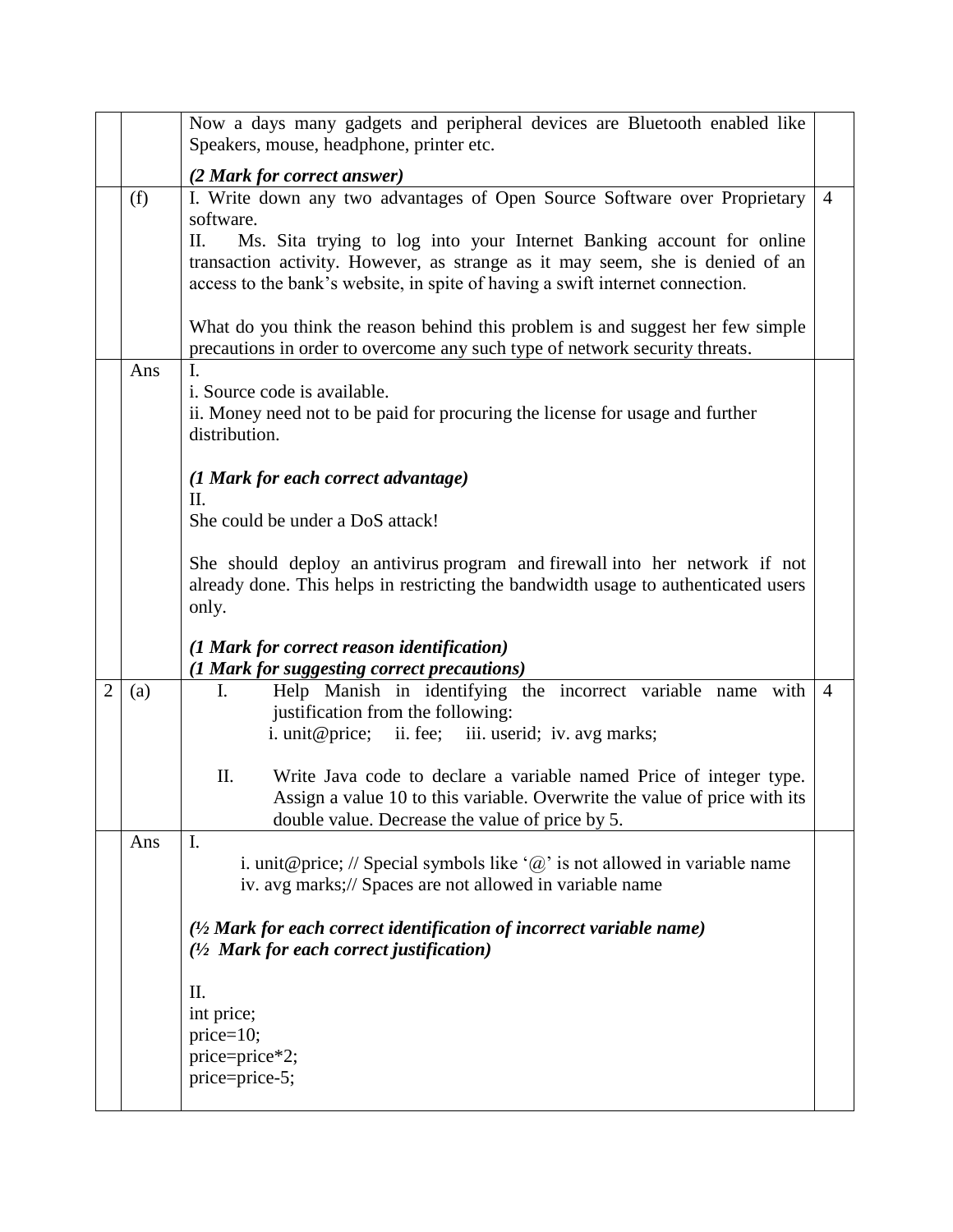|     | $(1/2)$ Mark for each correct statement)                                              |                |
|-----|---------------------------------------------------------------------------------------|----------------|
| (b) | Rewrite the following code using switch case:                                         | $\overline{2}$ |
|     | int day=Integer.parseInt(jTextField1.getText());                                      |                |
|     | if(day>=1 && day<=5)                                                                  |                |
|     | jOptionPane1.showMessageDialog(this, "Working Day");                                  |                |
|     | else if(day>=6 && day<=7)                                                             |                |
|     | jOptionPane1.showMessageDialog(this, "Off Day");                                      |                |
|     | else                                                                                  |                |
|     | jOptionPane1.showMessageDialog(this, "Invalid Entry");                                |                |
| Ans | int day=Integer.parseInt(jTextField1.getText());                                      |                |
|     |                                                                                       |                |
|     | switch(day)                                                                           |                |
|     | case 1:                                                                               |                |
|     | case 2:                                                                               |                |
|     | case 3:                                                                               |                |
|     | case 4:                                                                               |                |
|     | case 5:                                                                               |                |
|     | jOptionPane1.showMessageDialog(this, "Working Day"); break;                           |                |
|     | case 6:                                                                               |                |
|     | case 7:                                                                               |                |
|     | jOptionPane1.showMessageDialog(this, "Off Day"); break;                               |                |
|     | default:                                                                              |                |
|     | jOptionPane1.showMessageDialog(this, "Invalid Entry");                                |                |
|     |                                                                                       |                |
|     | (2 Mark for correct conversion of if-else block to switch block)                      |                |
| (c) | i. Ms. Sangeeta wants to add few descriptive lines in the HTML code which             | $\overline{4}$ |
|     | should not be displayed on the webpage rather should remain inactive during           |                |
|     | execution. Suggest her the solution along with example.                               |                |
|     | ii. How HTML is different from XML? Mention any two point of difference.              |                |
| Ans | $\mathbf{i}$ .                                                                        |                |
|     | She should use comments in HTML.                                                      |                |
|     | Any text to make comments in HTML, should be preceded by and should end</th <th></th> |                |
|     | with $\rightarrow$                                                                    |                |
|     | Example:                                                                              |                |
|     |                                                                                       |                |
|     | $<$ body $>$                                                                          |                |
|     | $\lt!!$ -                                                                             |                |
|     | This is only used for comment                                                         |                |
|     | $\mathord{\text{--}}$                                                                 |                |
|     | Welcome                                                                               |                |
|     | $\langle \text{body} \rangle$                                                         |                |
|     |                                                                                       |                |
|     |                                                                                       |                |
|     | (1 Mark for correct solution)                                                         |                |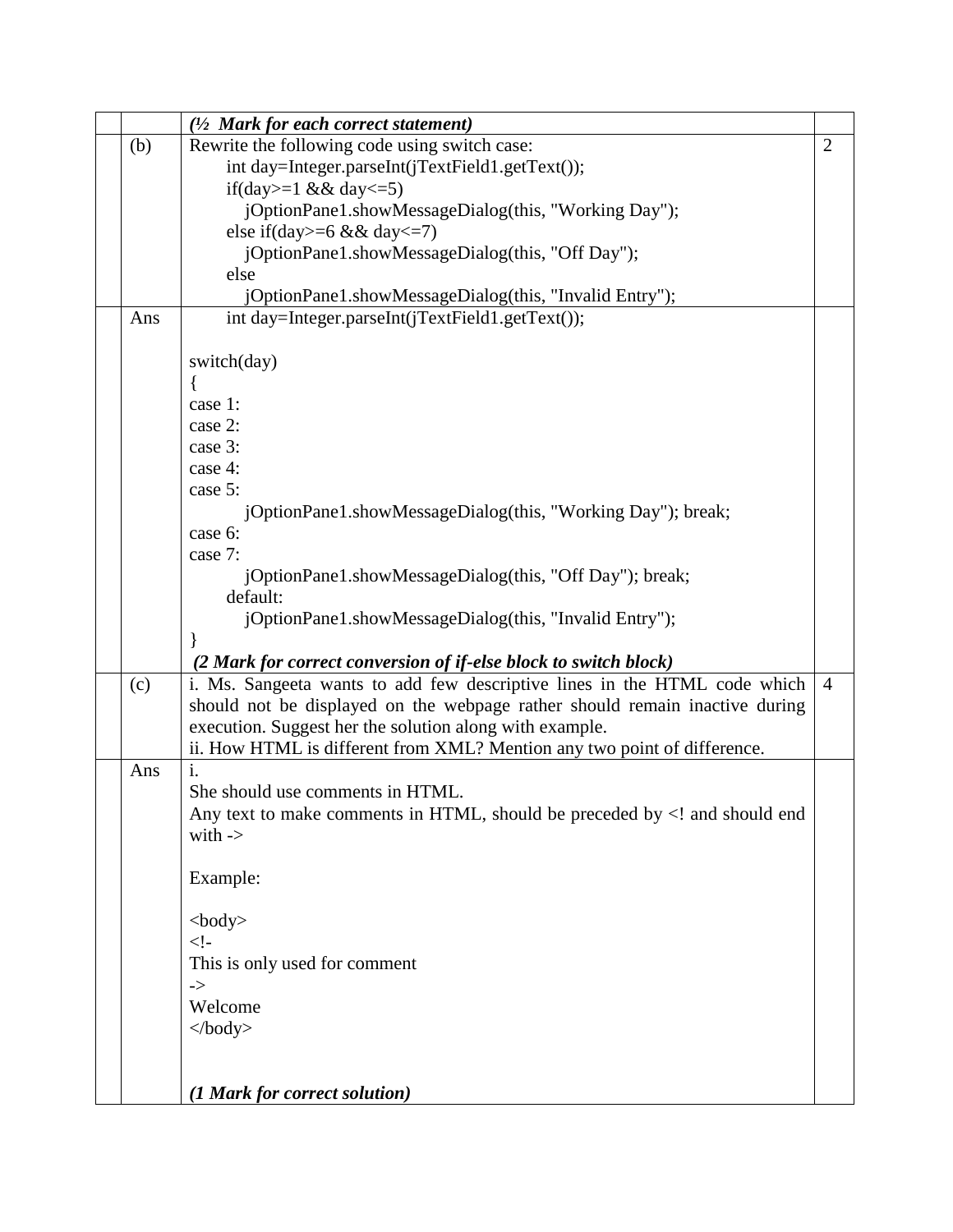| ii.<br>$\bullet$<br>$\bullet$<br>$\bullet$<br>(a)<br>Ans:<br>(b)<br>Ans: | HTML is used to design webpages.<br>(2 Marks for any two correct point for differentiation)                                                                                                                                                                                                                                                                                                                                                                                                                                        | HTML is used to display data and to focus on formatting of data, whereas<br>XML is used to describe data and focus on what data is.<br>HTML tags are not case sensitive whereas XML tags are case sensitive.<br>HTML tags are predefined, whereas XML tags are not predefined.<br>XML is used to store and transfer the data over different platforms while<br>Mention any two example of common Database Management System. |                                                                                      | $\mathbf{1}$                 |  |  |  |  |
|--------------------------------------------------------------------------|------------------------------------------------------------------------------------------------------------------------------------------------------------------------------------------------------------------------------------------------------------------------------------------------------------------------------------------------------------------------------------------------------------------------------------------------------------------------------------------------------------------------------------|------------------------------------------------------------------------------------------------------------------------------------------------------------------------------------------------------------------------------------------------------------------------------------------------------------------------------------------------------------------------------------------------------------------------------|--------------------------------------------------------------------------------------|------------------------------|--|--|--|--|
|                                                                          |                                                                                                                                                                                                                                                                                                                                                                                                                                                                                                                                    |                                                                                                                                                                                                                                                                                                                                                                                                                              |                                                                                      |                              |  |  |  |  |
|                                                                          |                                                                                                                                                                                                                                                                                                                                                                                                                                                                                                                                    |                                                                                                                                                                                                                                                                                                                                                                                                                              |                                                                                      |                              |  |  |  |  |
|                                                                          |                                                                                                                                                                                                                                                                                                                                                                                                                                                                                                                                    |                                                                                                                                                                                                                                                                                                                                                                                                                              | MySQL, Ingres, Postgres, Oracle etc.<br>$(1/2$ Mark for any two correct example)     |                              |  |  |  |  |
|                                                                          | Write the full forms of the following:<br>ii. DML<br>i. DDL                                                                                                                                                                                                                                                                                                                                                                                                                                                                        |                                                                                                                                                                                                                                                                                                                                                                                                                              |                                                                                      |                              |  |  |  |  |
|                                                                          | i. DDL-Data Definition Language<br>ii. DML-Data Manipulation Language                                                                                                                                                                                                                                                                                                                                                                                                                                                              |                                                                                                                                                                                                                                                                                                                                                                                                                              |                                                                                      |                              |  |  |  |  |
| (c)<br>$\mathbf{i}$ .<br>ii.<br>iii.<br>iv.                              | $\frac{1}{2}$ Mark for each correct full form)<br>Ms. Archana, a class XI student has just started learning MySQL. Help her in<br>understanding the basic difference between Alter and Update command with<br>suitable example.<br>Also suggest her suitable command for the following purpose:<br>To display the list of the databases already existing in MySQL.<br>To use the database named City.<br>To remove the pre-existing database named Clients.<br>To remove all the records of the table named "Club" at one go along |                                                                                                                                                                                                                                                                                                                                                                                                                              |                                                                                      |                              |  |  |  |  |
| Ans:                                                                     |                                                                                                                                                                                                                                                                                                                                                                                                                                                                                                                                    |                                                                                                                                                                                                                                                                                                                                                                                                                              |                                                                                      |                              |  |  |  |  |
|                                                                          | <b>ALTER</b>                                                                                                                                                                                                                                                                                                                                                                                                                                                                                                                       | <b>UPDATE</b><br>It's a DML command.<br>It's used to modify the records<br>of the table.<br>Example:<br>To modify the address to Noida                                                                                                                                                                                                                                                                                       |                                                                                      |                              |  |  |  |  |
|                                                                          |                                                                                                                                                                                                                                                                                                                                                                                                                                                                                                                                    | It's a DDL command.<br>It can be used for the following<br>purpose:<br>To add a new column.<br>To remove an existing<br>column.<br>To modify a column.<br>To add/remove a<br>constraint.<br>Example:<br>If a table named emp already<br>exists with following columns:                                                                                                                                                       | with its structure permanently.<br>Differentiation between ALTER and UPDATE command: | from "New Delhi", we may use |  |  |  |  |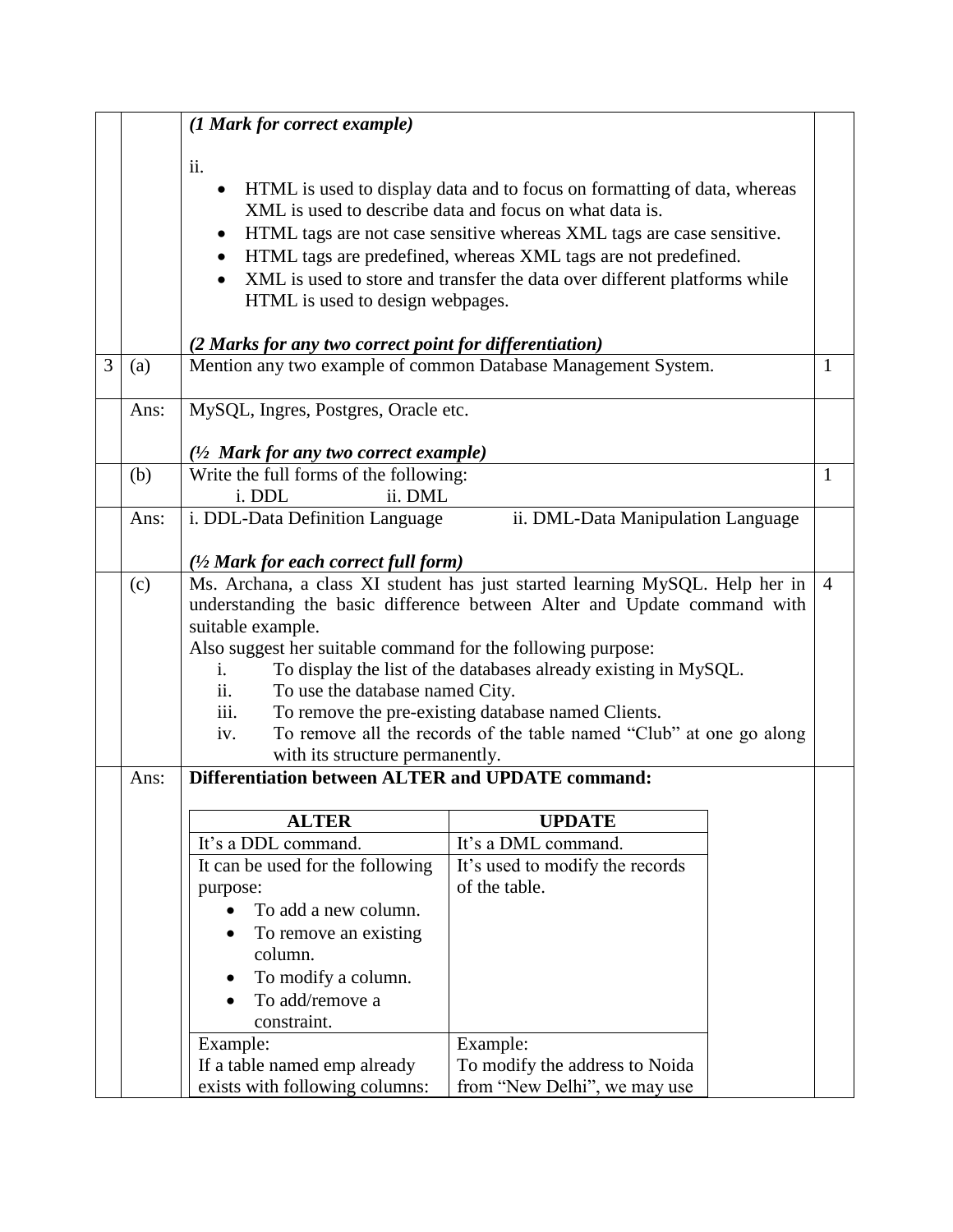|      |                                                                                                    |                                           |                                                                       | the following command: |                       |                                                                              |                |  |
|------|----------------------------------------------------------------------------------------------------|-------------------------------------------|-----------------------------------------------------------------------|------------------------|-----------------------|------------------------------------------------------------------------------|----------------|--|
|      | Empno                                                                                              | Name                                      | Dept                                                                  |                        |                       |                                                                              |                |  |
|      | Update emp set address=                                                                            |                                           |                                                                       |                        |                       |                                                                              |                |  |
|      | "Noida" where city= "New"<br>To add an address column, we<br>Delhi";<br>may use following command: |                                           |                                                                       |                        |                       |                                                                              |                |  |
|      |                                                                                                    |                                           |                                                                       |                        |                       |                                                                              |                |  |
|      |                                                                                                    |                                           |                                                                       |                        |                       |                                                                              |                |  |
|      |                                                                                                    | Alter Table emp add address               |                                                                       |                        |                       |                                                                              |                |  |
|      | varchar $(20)$ ;                                                                                   |                                           |                                                                       |                        |                       |                                                                              |                |  |
|      |                                                                                                    |                                           | (1 Mark for correct differentiation between ALTER and UPDATE command) |                        |                       |                                                                              |                |  |
|      |                                                                                                    | (1 Mark for suitable example)             |                                                                       |                        |                       |                                                                              |                |  |
|      |                                                                                                    |                                           |                                                                       |                        |                       |                                                                              |                |  |
|      | suitable command:                                                                                  |                                           |                                                                       |                        |                       |                                                                              |                |  |
|      | i. Show Databases                                                                                  |                                           |                                                                       |                        |                       |                                                                              |                |  |
|      | ii. Use City                                                                                       |                                           |                                                                       |                        |                       |                                                                              |                |  |
|      |                                                                                                    | iii. Drop Database Clients                |                                                                       |                        |                       |                                                                              |                |  |
|      | iv. Drop table Club                                                                                |                                           |                                                                       |                        |                       |                                                                              |                |  |
|      |                                                                                                    |                                           |                                                                       |                        |                       |                                                                              |                |  |
| (d)  |                                                                                                    | $(1/2)$ Mark for each the correct answer) |                                                                       |                        |                       | Observe the given table named "Loan" carefully and predict the output of the | $\overline{4}$ |  |
|      | following queries:                                                                                 |                                           |                                                                       |                        |                       |                                                                              |                |  |
|      |                                                                                                    |                                           | Loan                                                                  |                        |                       |                                                                              |                |  |
|      |                                                                                                    |                                           |                                                                       |                        |                       |                                                                              |                |  |
|      | File_No                                                                                            | Cust_Name                                 | PhoneNo                                                               | Loan_Amt               | <b>Bank</b>           | Cheque_Dt                                                                    |                |  |
|      | 619095                                                                                             | Ms. Roshni                                | 9899965430                                                            | 809876                 | <b>HBDC</b>           | 2017-06-15                                                                   |                |  |
|      |                                                                                                    |                                           |                                                                       |                        | Ltd.                  |                                                                              |                |  |
|      | 234252                                                                                             | Mr. Rajesh                                | 8654327890                                                            | 745738                 | <b>ICUCI</b>          | 2017-07-22                                                                   |                |  |
|      |                                                                                                    |                                           |                                                                       |                        | Ltd.                  |                                                                              |                |  |
|      | 543613                                                                                             | Mrs. Sapna                                | 8883546354                                                            | <b>NULL</b>            | <b>NBI</b>            | 2017-07-24                                                                   |                |  |
|      | 435467                                                                                             | Mr. Navneet                               | 9764747474                                                            | 647484                 | Ltd.S<br><b>ICUCI</b> | 2017-08-13                                                                   |                |  |
|      |                                                                                                    |                                           |                                                                       |                        | Ltd.                  |                                                                              |                |  |
|      | 263427                                                                                             | Ms. Puja                                  | 8746454742                                                            | 546373                 | <b>HBDC</b>           | 2017-08-30                                                                   |                |  |
|      |                                                                                                    |                                           |                                                                       |                        | Ltd.                  |                                                                              |                |  |
|      | i.                                                                                                 |                                           | select count(file_no)-count(loan_amt) from loan;                      |                        |                       |                                                                              |                |  |
|      | ii.                                                                                                |                                           | select Cust_Name, Loan_Amt from loan where month(cheque_dt)=7;        |                        |                       |                                                                              |                |  |
|      | iii.                                                                                               |                                           |                                                                       |                        |                       | SELECT concat(left(file no,2),right(cust name,2)) AS "ID" from loan          |                |  |
|      |                                                                                                    | where Bank='ICUCI Ltd.';                  |                                                                       |                        |                       |                                                                              |                |  |
|      | iv.                                                                                                |                                           |                                                                       |                        |                       | select round(loan_amt-loan_amt*10/100) As "Discounted Payment"               |                |  |
|      |                                                                                                    |                                           | from loan where loan_amt>700000;                                      |                        |                       |                                                                              |                |  |
| Ans. | i.                                                                                                 |                                           | -------------------------+                                            |                        |                       |                                                                              |                |  |
|      |                                                                                                    |                                           |                                                                       |                        |                       |                                                                              |                |  |
|      |                                                                                                    |                                           | count(file no)-count(loan amt)                                        |                        |                       |                                                                              |                |  |
|      |                                                                                                    | $\mathbf{1}$                              |                                                                       |                        |                       |                                                                              |                |  |
|      |                                                                                                    |                                           | ------------------------------                                        |                        |                       |                                                                              |                |  |
|      |                                                                                                    |                                           |                                                                       |                        |                       |                                                                              |                |  |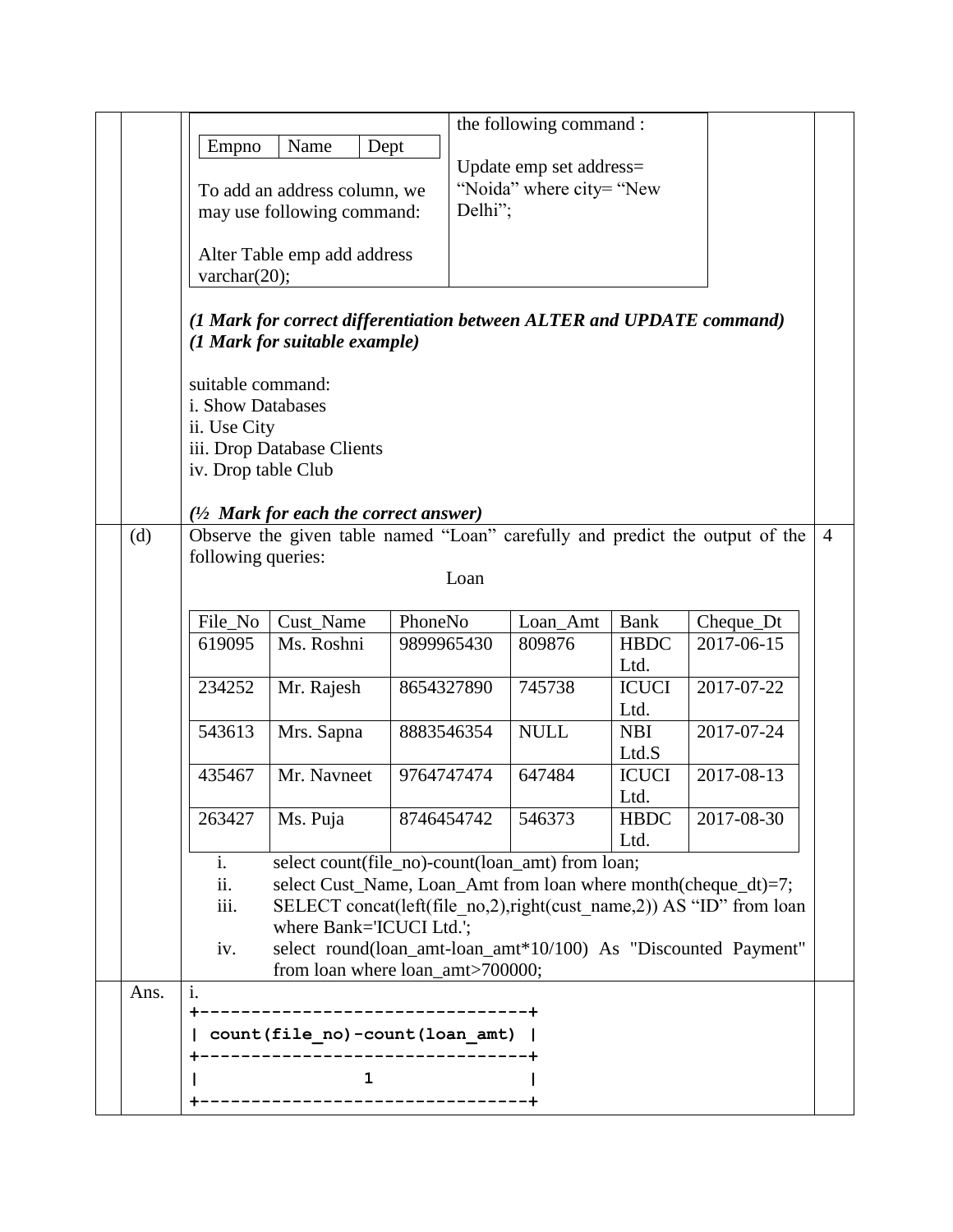|                |     | ii.                                                                                            |              |
|----------------|-----|------------------------------------------------------------------------------------------------|--------------|
|                |     |                                                                                                |              |
|                |     | -----------+----------+<br>  cust name   loan amt                                              |              |
|                |     | Mr. Rajesh   745738                                                                            |              |
|                |     | Mrs. Sapna   NULL                                                                              |              |
|                |     | ------------+----------+                                                                       |              |
|                |     |                                                                                                |              |
|                |     | 111.                                                                                           |              |
|                |     | $+ - - - - - +$<br>  ID                                                                        |              |
|                |     | $+ - - - - - +$                                                                                |              |
|                |     | $ $ 23sh $ $                                                                                   |              |
|                |     | $ $ 43et $ $                                                                                   |              |
|                |     | +------+                                                                                       |              |
|                |     |                                                                                                |              |
|                |     | 1V.<br>+--------------------+                                                                  |              |
|                |     | Discounted Payment                                                                             |              |
|                |     | ---------------+                                                                               |              |
|                |     | 728888                                                                                         |              |
|                |     | 671164                                                                                         |              |
|                |     | ----------------+                                                                              |              |
|                |     |                                                                                                |              |
|                |     | (1 Mark for each the correct output)                                                           |              |
| $\overline{4}$ | (a) | Write down the full forms of the following:<br>ii. IDE<br>i. URL                               | $\mathbf{1}$ |
|                | Ans | i. Uniform Resource Locator                                                                    |              |
|                |     | ii. Integrated Development Environment                                                         |              |
|                |     |                                                                                                |              |
|                |     | $(1/2)$ Mark for each correct full forms)                                                      |              |
|                | (b) | Which property is to be used during design time to add a list of countries in the<br>list box? | $\vert$ 1    |
|                | Ans | Model property                                                                                 |              |
|                |     |                                                                                                |              |
|                |     | (1 Mark for correct answer)                                                                    |              |
|                | (c) | What will be the final value of variable x after the following code is executed:               | $\mathbf{1}$ |
|                |     |                                                                                                |              |
|                |     | int $x=10$ ;<br>while $(x>1)$                                                                  |              |
|                |     |                                                                                                |              |
|                |     | $x=x/3$ ;                                                                                      |              |
|                |     | $++x;$                                                                                         |              |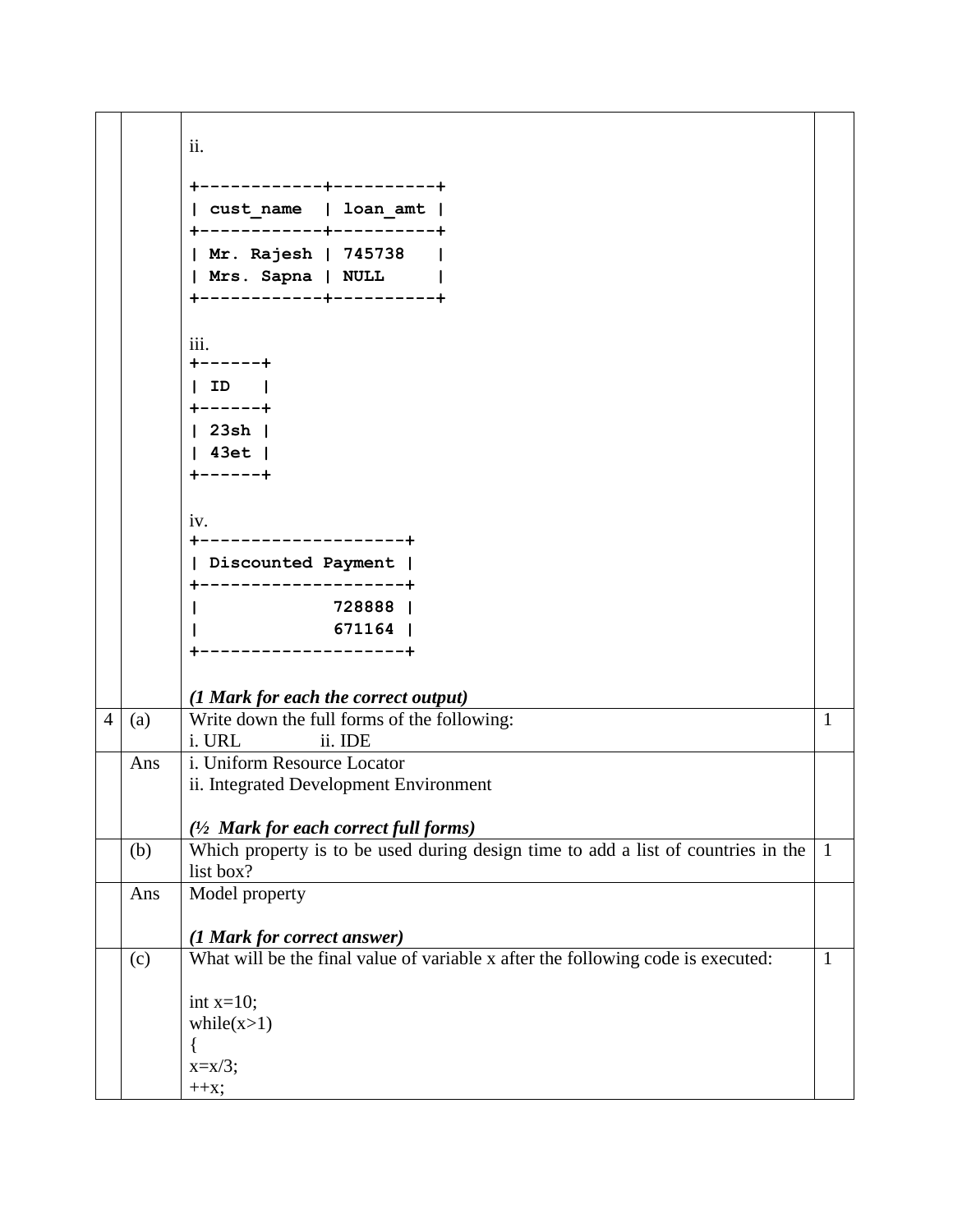| Ans | $\mathbf{1}$                                                                       |  |  |  |  |  |  |
|-----|------------------------------------------------------------------------------------|--|--|--|--|--|--|
|     | (1 Mark for correct answer)                                                        |  |  |  |  |  |  |
| (d) | i. Find the output of the following Java code snippet after execution of each java |  |  |  |  |  |  |
|     | statement labelled as Line 1, Line 2, Line 3, Line 4:                              |  |  |  |  |  |  |
|     | String userid="INDIA", pwd="";                                                     |  |  |  |  |  |  |
|     | pwd=userid.substring(0,2);<br>//Line 1                                             |  |  |  |  |  |  |
|     | //Line 2<br>int L=userid.length();                                                 |  |  |  |  |  |  |
|     | pwd=pwd.toLowerCase();<br>//Line 3                                                 |  |  |  |  |  |  |
|     | pwd=pwd.concat(""+L);<br>//Line 4                                                  |  |  |  |  |  |  |
|     | ii. Rewrite the following code using for loop:                                     |  |  |  |  |  |  |
|     | int attempt=0;                                                                     |  |  |  |  |  |  |
|     | while(attempt $\leq$ =3)                                                           |  |  |  |  |  |  |
|     | String login=jTextField1.getText();                                                |  |  |  |  |  |  |
|     | String pwd=jTextField2.getText();                                                  |  |  |  |  |  |  |
|     | if(login.equals("XII") & & pwd.equals("IP"))                                       |  |  |  |  |  |  |
|     |                                                                                    |  |  |  |  |  |  |
|     | jOptionPane1.showMessageDialog(null, "Welcome");<br>break;                         |  |  |  |  |  |  |
|     |                                                                                    |  |  |  |  |  |  |
|     | else                                                                               |  |  |  |  |  |  |
|     | jOptionPane1.showMessageDialog(null, "Pl try again");                              |  |  |  |  |  |  |
|     | attempt++;                                                                         |  |  |  |  |  |  |
|     |                                                                                    |  |  |  |  |  |  |
| Ans | i.                                                                                 |  |  |  |  |  |  |
|     | IN                                                                                 |  |  |  |  |  |  |
|     | 5                                                                                  |  |  |  |  |  |  |
|     | in                                                                                 |  |  |  |  |  |  |
|     | in5                                                                                |  |  |  |  |  |  |
|     | $\frac{1}{2}$ Mark for each correct output)                                        |  |  |  |  |  |  |
|     | ii.                                                                                |  |  |  |  |  |  |
|     | for(int attempt=0;attempt<=3;attempt++)                                            |  |  |  |  |  |  |
|     | String login=jTextField1.getText();                                                |  |  |  |  |  |  |
|     | String pwd=jTextField2.getText();                                                  |  |  |  |  |  |  |
|     | if(login.equals("XII") && pwd.equals("IP"))                                        |  |  |  |  |  |  |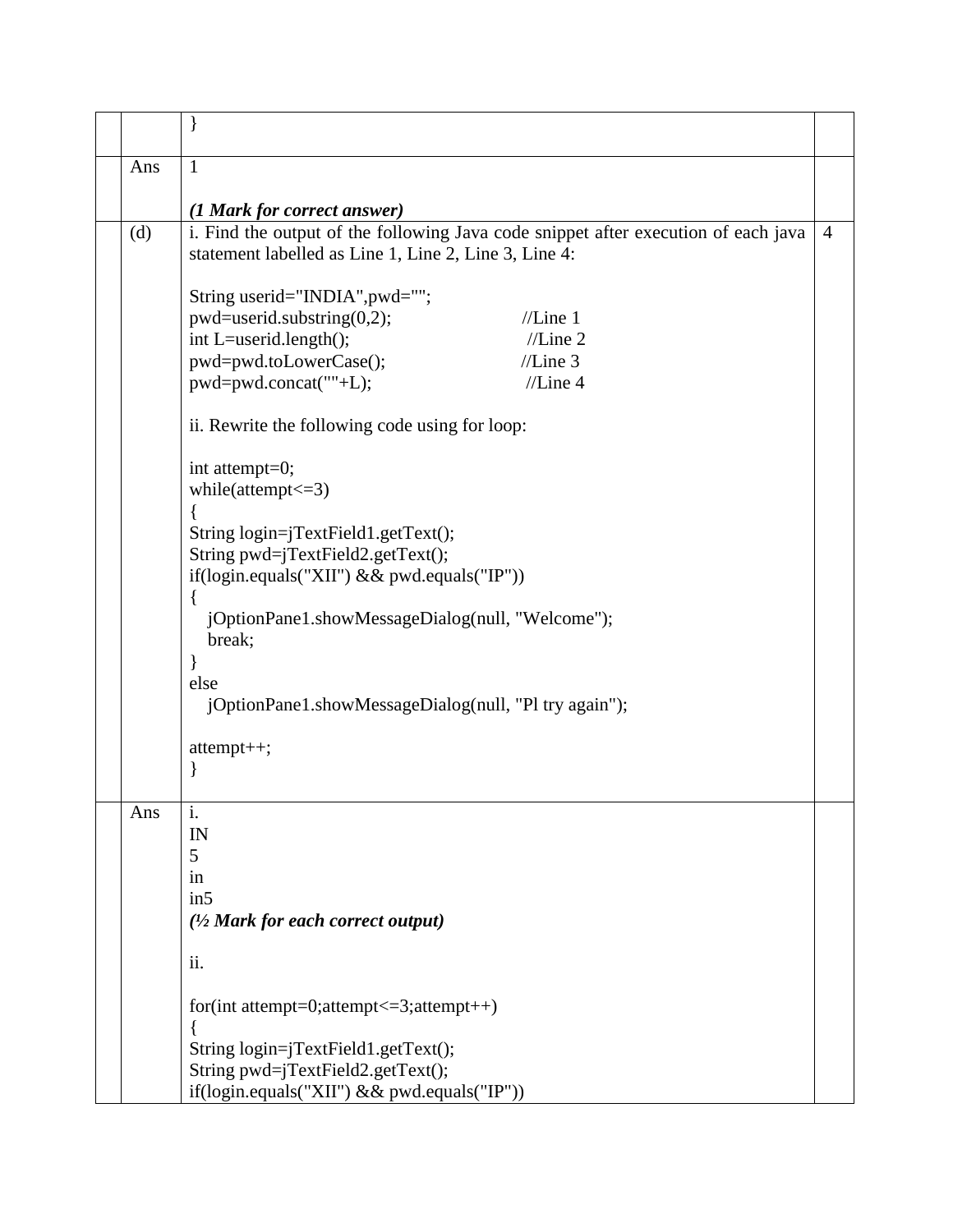|     | jOptionPane1.showMessageDialog(null, "Welcome");<br>break;<br>else<br>jOptionPane1.showMessageDialog(null, "Pl try again");<br>}<br>(2 Mark for correct code in for loop)                                                                                                                         |   |
|-----|---------------------------------------------------------------------------------------------------------------------------------------------------------------------------------------------------------------------------------------------------------------------------------------------------|---|
| (e) | The following code has error(s). Rewrite the correct code underlining all the<br>corrections made:<br>int start=2;end=20;<br>do;<br>start=start+start;<br>$while (start < = end)$                                                                                                                 | 2 |
| Ans | int start= $2$ -end= $20$ ; //Correction 1<br>//Correction $2$<br>do<br>start=start+start;<br>//Correction 3<br>while(start <= end) $\frac{\cdot}{\cdot}$ //Correction 4<br>$\frac{1}{2}$ Mark for each correct correction)                                                                       |   |
| (f) | Ms. Neelam works as a programmer in "Kidz Entertainment Zone". She has<br>designed a Registration Page to calculate the total fee of summer camp depending<br>upon the number of activities selected by the user considering age eligibility as<br>well. A screenshot of the same is shown below: |   |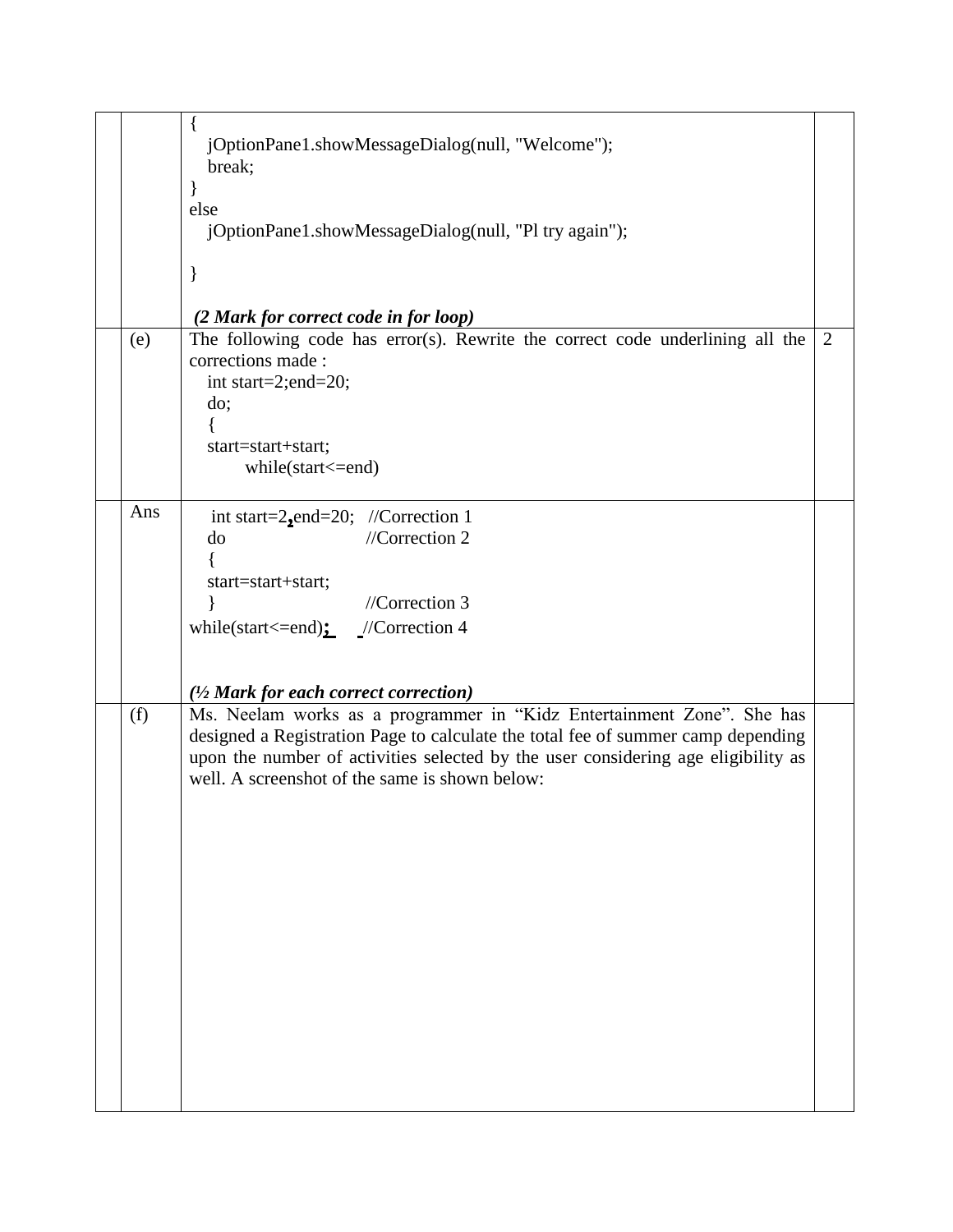|  |           | 區                                                                | <b>Summer Camp</b>             | ▭<br>×                                                                                                                                                                                                                                                        |   |
|--|-----------|------------------------------------------------------------------|--------------------------------|---------------------------------------------------------------------------------------------------------------------------------------------------------------------------------------------------------------------------------------------------------------|---|
|  |           |                                                                  | <b>KIDZ ENTERTAINMENT ZONE</b> |                                                                                                                                                                                                                                                               |   |
|  |           |                                                                  | <b>Registration Page</b>       |                                                                                                                                                                                                                                                               |   |
|  |           | <b>Name</b>                                                      | John                           |                                                                                                                                                                                                                                                               |   |
|  |           | Age                                                              |                                |                                                                                                                                                                                                                                                               |   |
|  |           |                                                                  | <b>Chk Eligibility</b>         |                                                                                                                                                                                                                                                               | 6 |
|  |           | $\Box$ Singing                                                   | $\nu$ Dancing                  | $\Box$ Drawing                                                                                                                                                                                                                                                |   |
|  |           | $\nu$ Painting                                                   | $\Box$ Acting                  | $\mathcal V$ Modelling                                                                                                                                                                                                                                        |   |
|  |           |                                                                  | <b>Proceed</b>                 |                                                                                                                                                                                                                                                               |   |
|  |           | Fee                                                              | 3000<br><b>Discount</b>        |                                                                                                                                                                                                                                                               |   |
|  |           | <b>Discount</b>                                                  | 600                            |                                                                                                                                                                                                                                                               |   |
|  |           |                                                                  |                                |                                                                                                                                                                                                                                                               |   |
|  |           |                                                                  | <b>Net Fee</b>                 |                                                                                                                                                                                                                                                               |   |
|  |           | <b>Net Fee</b>                                                   | 2400                           |                                                                                                                                                                                                                                                               |   |
|  |           |                                                                  |                                |                                                                                                                                                                                                                                                               |   |
|  |           | Help her in writing the code to do the following:                |                                |                                                                                                                                                                                                                                                               |   |
|  |           | message "Sorry! You are either underage or overage!!".           |                                | i. After entering the age in the specified text field, when 'Chk Eligibility' button is<br>clicked, a dialogue box should be displayed with a message "Welcome" if age is<br>in between 3-13 years else the program should be terminated after displaying the |   |
|  |           | Message                                                          |                                | ×<br>Message                                                                                                                                                                                                                                                  |   |
|  |           | Welcome                                                          |                                | Sorry!You are either underage or overage!!                                                                                                                                                                                                                    |   |
|  |           | OK                                                               |                                | OK                                                                                                                                                                                                                                                            |   |
|  | activity. |                                                                  |                                | ii. After selecting the desirable activities, total fee should be displayed in the<br>specified text field on the click of "Proceed" button at the rate of Rs. 1000 per                                                                                       |   |
|  | user.     |                                                                  |                                | iii. A discount of 20% is applicable if more than one activity is chosen by the                                                                                                                                                                               |   |
|  |           | displayed in the respective text field as per the given formula: |                                | iv. After clicking on the "Net Fee" button, Net Fee should be calculated and                                                                                                                                                                                  |   |
|  |           | $NetFee = Fee - Discount$                                        |                                |                                                                                                                                                                                                                                                               |   |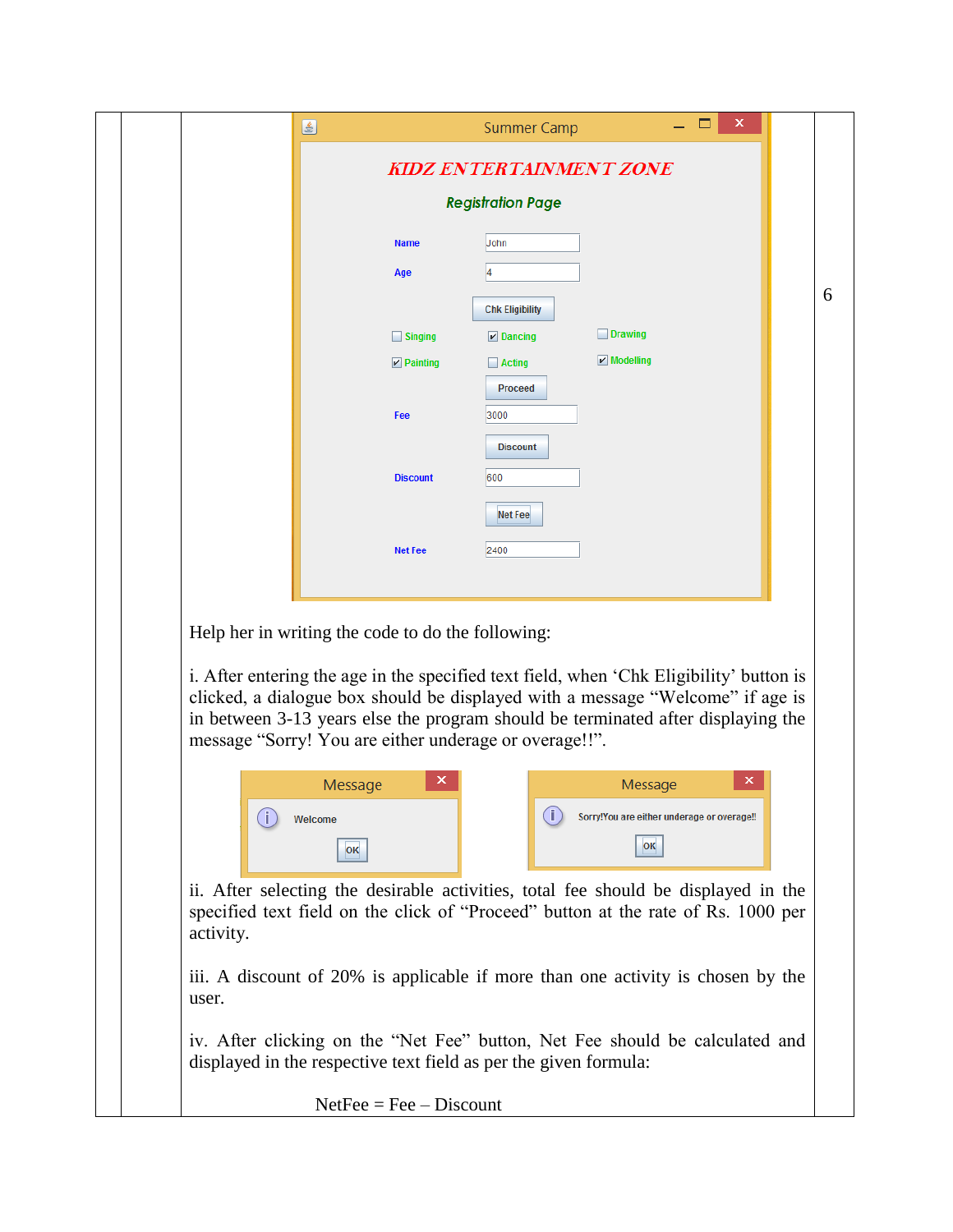| Ans | $\mathbf{i}$ .                                                         |  |  |  |  |  |  |  |  |
|-----|------------------------------------------------------------------------|--|--|--|--|--|--|--|--|
|     | int age=Integer.parseInt(jTextField2.getText());                       |  |  |  |  |  |  |  |  |
|     | if(age>=3 && age<=13)                                                  |  |  |  |  |  |  |  |  |
|     |                                                                        |  |  |  |  |  |  |  |  |
|     | jOptionPane1.showMessageDialog(this, "Welcome");                       |  |  |  |  |  |  |  |  |
|     |                                                                        |  |  |  |  |  |  |  |  |
|     | else                                                                   |  |  |  |  |  |  |  |  |
|     |                                                                        |  |  |  |  |  |  |  |  |
|     | jOptionPane1.showMessageDialog(this, "Sorry!You are either underage or |  |  |  |  |  |  |  |  |
|     | overage!!");                                                           |  |  |  |  |  |  |  |  |
|     | System.exit(0);                                                        |  |  |  |  |  |  |  |  |
|     |                                                                        |  |  |  |  |  |  |  |  |
|     | (2 Mark for correct code)                                              |  |  |  |  |  |  |  |  |
|     | ii.                                                                    |  |  |  |  |  |  |  |  |
|     | int count=0;                                                           |  |  |  |  |  |  |  |  |
|     | if(jCheckBox1.isSelected())                                            |  |  |  |  |  |  |  |  |
|     | $count++;$                                                             |  |  |  |  |  |  |  |  |
|     | if(jCheckBox2.isSelected())                                            |  |  |  |  |  |  |  |  |
|     | $count++;$                                                             |  |  |  |  |  |  |  |  |
|     | if(jCheckBox3.isSelected())                                            |  |  |  |  |  |  |  |  |
|     | $count++;$                                                             |  |  |  |  |  |  |  |  |
|     | if(jCheckBox4.isSelected())                                            |  |  |  |  |  |  |  |  |
|     | $count++;$                                                             |  |  |  |  |  |  |  |  |
|     | if(jCheckBox5.isSelected())                                            |  |  |  |  |  |  |  |  |
|     | $count++;$                                                             |  |  |  |  |  |  |  |  |
|     | if(jCheckBox6.isSelected())                                            |  |  |  |  |  |  |  |  |
|     | $count++;$                                                             |  |  |  |  |  |  |  |  |
|     | jTextField3.setText(""+(count*1000));                                  |  |  |  |  |  |  |  |  |
|     | (2 Mark for correct code)                                              |  |  |  |  |  |  |  |  |
|     | $\cdots$<br>111.                                                       |  |  |  |  |  |  |  |  |
|     | int fee=Integer.parseInt(jTextField3.getText());                       |  |  |  |  |  |  |  |  |
|     | int disc=0;                                                            |  |  |  |  |  |  |  |  |
|     | if(fee $>1000$ )                                                       |  |  |  |  |  |  |  |  |
|     | disc=fee $*20/100$ ;                                                   |  |  |  |  |  |  |  |  |
|     | jTextField4.setText(""+(disc));                                        |  |  |  |  |  |  |  |  |
|     | (1 Mark for correct code)                                              |  |  |  |  |  |  |  |  |
|     | iv.                                                                    |  |  |  |  |  |  |  |  |
|     | int fee=Integer.parseInt(jTextField3.getText());                       |  |  |  |  |  |  |  |  |
|     | int disc=Integer.parseInt(jTextField4.getText());                      |  |  |  |  |  |  |  |  |
|     | jTextField5.setText(""+(fee-disc));                                    |  |  |  |  |  |  |  |  |
|     |                                                                        |  |  |  |  |  |  |  |  |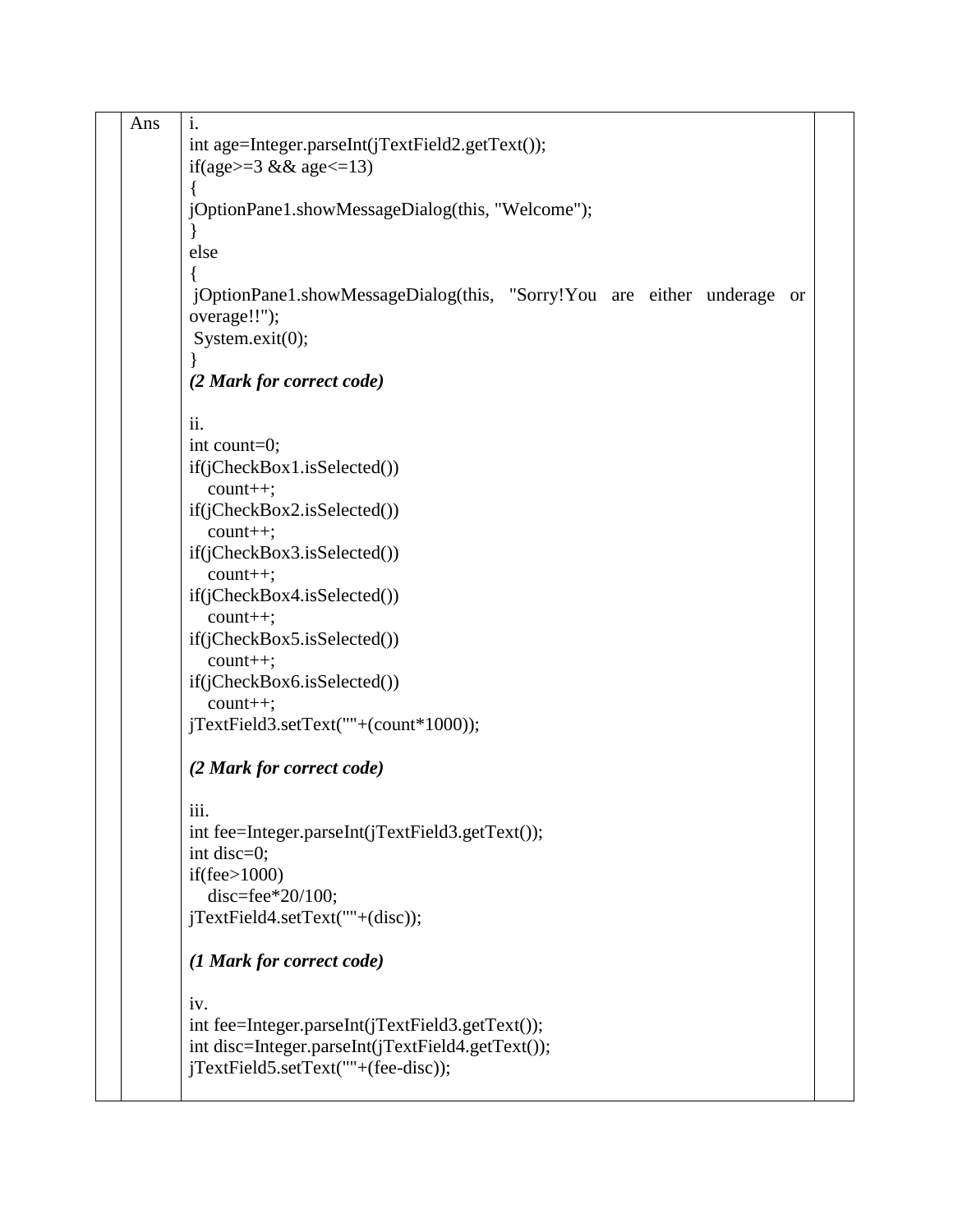|   |      | (1 Mark for correct code)                                                                                                                                                                                                             |                                                                                                                                     |                                                                      |                |         |                                                                                  |                |  |
|---|------|---------------------------------------------------------------------------------------------------------------------------------------------------------------------------------------------------------------------------------------|-------------------------------------------------------------------------------------------------------------------------------------|----------------------------------------------------------------------|----------------|---------|----------------------------------------------------------------------------------|----------------|--|
| 5 | (a)  |                                                                                                                                                                                                                                       |                                                                                                                                     |                                                                      |                |         | While creating a table named "Employee", Mr. Rishi got confused as which data    | 2              |  |
|   |      |                                                                                                                                                                                                                                       |                                                                                                                                     |                                                                      |                |         | type he should chose for the column "EName" out of char and varchar. Help him    |                |  |
|   |      |                                                                                                                                                                                                                                       |                                                                                                                                     |                                                                      |                |         | in choosing the right data type to store employee name. Give valid justification |                |  |
|   |      | for the same.                                                                                                                                                                                                                         |                                                                                                                                     |                                                                      |                |         |                                                                                  |                |  |
|   | Ans: |                                                                                                                                                                                                                                       |                                                                                                                                     |                                                                      |                |         | Varchar would be the suitable data type for EName column as char data type is a  |                |  |
|   |      |                                                                                                                                                                                                                                       |                                                                                                                                     | fixed length data type while varchar is a variable length data type. |                |         |                                                                                  |                |  |
|   |      |                                                                                                                                                                                                                                       | varchar over char data type.                                                                                                        |                                                                      |                |         | Any employee's name will be of variable length so it's advisable to choose       |                |  |
|   |      |                                                                                                                                                                                                                                       | (1mark for the correct data type)                                                                                                   |                                                                      |                |         |                                                                                  |                |  |
|   | (b)  |                                                                                                                                                                                                                                       | (1mark for the correct Justification)<br>Ms. Shalini has just created a table named "Employee" containing columns<br>$\overline{2}$ |                                                                      |                |         |                                                                                  |                |  |
|   |      | Ename, Department, Salary.                                                                                                                                                                                                            |                                                                                                                                     |                                                                      |                |         |                                                                                  |                |  |
|   |      | After creating the table, she realized that she has forgotten to add a primary key<br>column in the table. Help her in writing SQL command to add a primary key<br>column empid. Also state the importance of Primary key in a table. |                                                                                                                                     |                                                                      |                |         |                                                                                  |                |  |
|   | Ans: |                                                                                                                                                                                                                                       |                                                                                                                                     | SQL command to add a primary key column:                             |                |         |                                                                                  |                |  |
|   |      | Alter table employee add empid int primary key;                                                                                                                                                                                       |                                                                                                                                     |                                                                      |                |         |                                                                                  |                |  |
|   |      |                                                                                                                                                                                                                                       |                                                                                                                                     |                                                                      |                |         |                                                                                  |                |  |
|   |      |                                                                                                                                                                                                                                       |                                                                                                                                     | <b>Importance of Primary key in a table:</b>                         |                |         |                                                                                  |                |  |
|   |      |                                                                                                                                                                                                                                       |                                                                                                                                     |                                                                      |                |         | Primary key column is used to uniquely identify each record of the table. A      |                |  |
|   |      |                                                                                                                                                                                                                                       |                                                                                                                                     |                                                                      |                |         | column defined as primary key cannot have a duplicate entry and can't be left    |                |  |
|   |      | blank.                                                                                                                                                                                                                                |                                                                                                                                     |                                                                      |                |         |                                                                                  |                |  |
|   |      |                                                                                                                                                                                                                                       |                                                                                                                                     |                                                                      |                |         |                                                                                  |                |  |
|   |      |                                                                                                                                                                                                                                       |                                                                                                                                     |                                                                      |                |         |                                                                                  |                |  |
|   |      | (1 mark for correct SQL command to add a primary key column)<br>(1 mark for correct importance of Primary key in a table)                                                                                                             |                                                                                                                                     |                                                                      |                |         |                                                                                  |                |  |
|   | (c)  |                                                                                                                                                                                                                                       | Consider the following table:                                                                                                       |                                                                      |                |         |                                                                                  | $\overline{4}$ |  |
|   |      |                                                                                                                                                                                                                                       |                                                                                                                                     |                                                                      | <b>Student</b> |         |                                                                                  |                |  |
|   |      | Admn                                                                                                                                                                                                                                  | Name                                                                                                                                | Stream                                                               | Optional       | Average |                                                                                  |                |  |
|   |      | 1001                                                                                                                                                                                                                                  | Shrishti                                                                                                                            | Science                                                              | CS             | 90      |                                                                                  |                |  |
|   |      | 1002                                                                                                                                                                                                                                  | Ashi                                                                                                                                | Humanities                                                           | Maths          | 80      |                                                                                  |                |  |
|   |      | 1003                                                                                                                                                                                                                                  | Aditya                                                                                                                              | Commerce                                                             | IP             | 60      |                                                                                  |                |  |
|   |      | 1004                                                                                                                                                                                                                                  | Ritu Raj                                                                                                                            | Science                                                              | IP             | 65      |                                                                                  |                |  |
|   |      | 1005                                                                                                                                                                                                                                  | Sonali                                                                                                                              | Commerce                                                             | Maths          | 60      |                                                                                  |                |  |
|   |      | 1006<br>65<br>IP<br>Science<br>Saumya                                                                                                                                                                                                 |                                                                                                                                     |                                                                      |                |         |                                                                                  |                |  |
|   |      | 1007                                                                                                                                                                                                                                  | Ashutosh                                                                                                                            | Science                                                              | IP             | 95      |                                                                                  |                |  |
|   |      | 1008                                                                                                                                                                                                                                  | Prashant                                                                                                                            | Commerce                                                             | P.ED           | 80      |                                                                                  |                |  |
|   |      | 1009                                                                                                                                                                                                                                  | Aman                                                                                                                                | Commerce                                                             | IP             | 70      |                                                                                  |                |  |
|   |      | 1010                                                                                                                                                                                                                                  | Rishabh                                                                                                                             | Humanities                                                           | P.ED           | 85      |                                                                                  |                |  |
|   |      |                                                                                                                                                                                                                                       |                                                                                                                                     | Write commands in SQL for (i) to (iv):                               |                |         |                                                                                  |                |  |
|   |      |                                                                                                                                                                                                                                       |                                                                                                                                     |                                                                      |                |         |                                                                                  |                |  |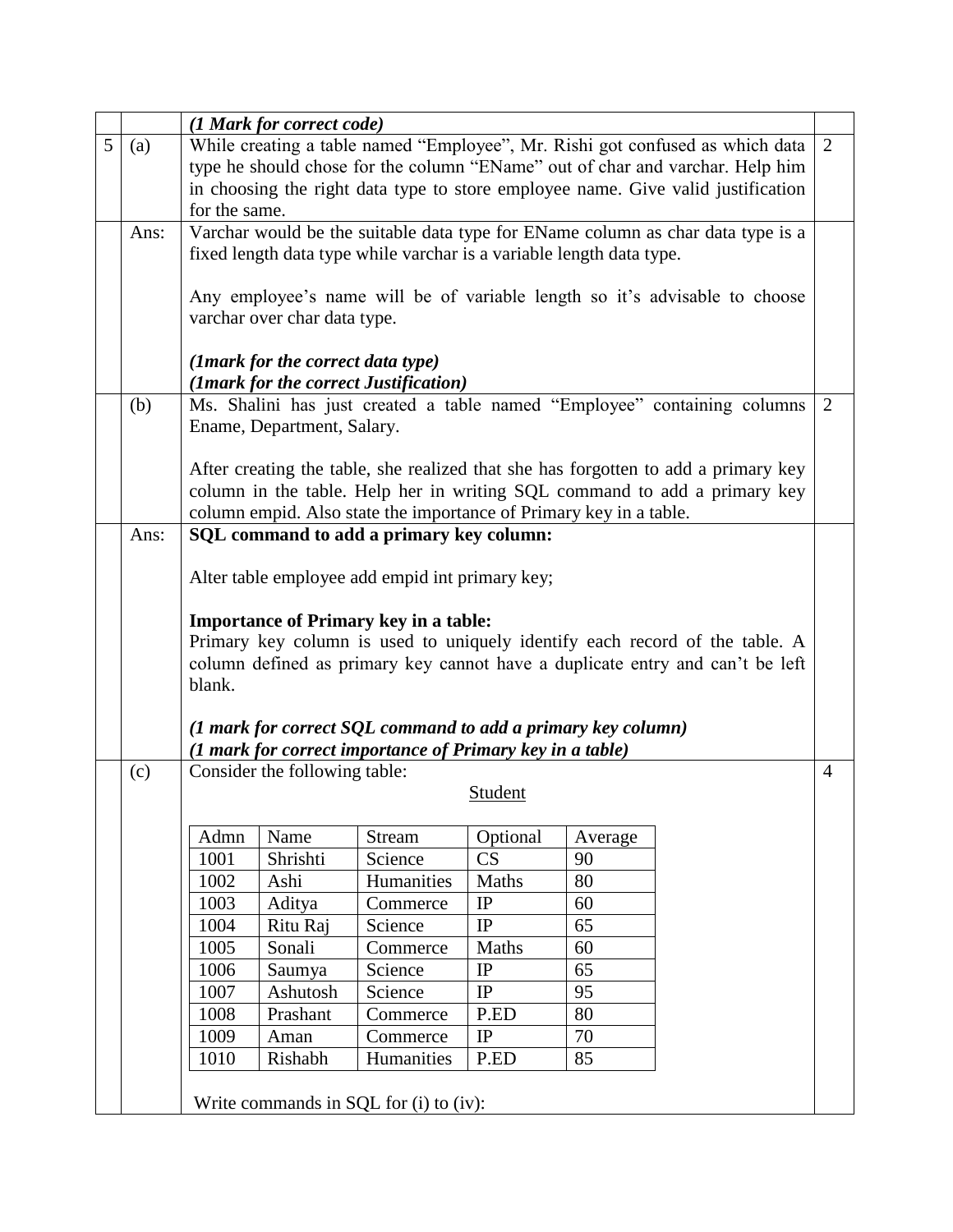|   |      | i.                                                                      | To display the details of all those students who have IP as their optional       |                     |             |  |                |  |  |  |
|---|------|-------------------------------------------------------------------------|----------------------------------------------------------------------------------|---------------------|-------------|--|----------------|--|--|--|
|   |      | subject.                                                                |                                                                                  |                     |             |  |                |  |  |  |
|   |      | ii.<br>starts with 'A'.                                                 | To display name, stream and optional of all those students whose name            |                     |             |  |                |  |  |  |
|   |      | iii.                                                                    | To give an increase of 3 in the average of all those students of humanities      |                     |             |  |                |  |  |  |
|   |      |                                                                         | section who have Maths as their optional subject.                                |                     |             |  |                |  |  |  |
|   |      | iv.                                                                     |                                                                                  |                     |             |  |                |  |  |  |
|   |      | 75.                                                                     | To display a name list of all those students who have average more than          |                     |             |  |                |  |  |  |
|   | Ans: |                                                                         | i. select * from student where optional='IP';                                    |                     |             |  |                |  |  |  |
|   |      |                                                                         | ii. select name, stream, optional from student where name like 'A%';             |                     |             |  |                |  |  |  |
|   |      |                                                                         | iii. update student set average=average+3 where stream='Humanities' and          |                     |             |  |                |  |  |  |
|   |      | optional='Maths';                                                       |                                                                                  |                     |             |  |                |  |  |  |
|   |      |                                                                         | iv. select name from student where average>75;                                   |                     |             |  |                |  |  |  |
|   |      | (1 Mark each correct command)                                           |                                                                                  |                     |             |  |                |  |  |  |
|   | (d)  |                                                                         | On the basis of the Table Student, write the output(s) produced by executing the |                     |             |  | $\overline{2}$ |  |  |  |
|   |      | following queries:                                                      |                                                                                  |                     |             |  |                |  |  |  |
|   |      | Select max (average), min (average) from students group by stream<br>i. |                                                                                  |                     |             |  |                |  |  |  |
|   |      | having stream like 'Science';                                           |                                                                                  |                     |             |  |                |  |  |  |
|   |      | ii.                                                                     | Select name from students where optional IN ('CS','IP');                         |                     |             |  |                |  |  |  |
|   | Ans: |                                                                         | i.                                                                               |                     |             |  |                |  |  |  |
|   |      | Max(Average)                                                            | Min(Average)                                                                     |                     |             |  |                |  |  |  |
|   |      | 95                                                                      | 65                                                                               |                     |             |  |                |  |  |  |
|   |      | ii.                                                                     |                                                                                  |                     |             |  |                |  |  |  |
|   |      | Name                                                                    |                                                                                  |                     |             |  |                |  |  |  |
|   |      | Shrishti                                                                |                                                                                  |                     |             |  |                |  |  |  |
|   |      | Aditya                                                                  |                                                                                  |                     |             |  |                |  |  |  |
|   |      | Ritu Raj                                                                |                                                                                  |                     |             |  |                |  |  |  |
|   |      | Saumya                                                                  |                                                                                  |                     |             |  |                |  |  |  |
|   |      | Ashutosh                                                                |                                                                                  |                     |             |  |                |  |  |  |
|   |      | Aman                                                                    |                                                                                  |                     |             |  |                |  |  |  |
|   |      |                                                                         |                                                                                  |                     |             |  |                |  |  |  |
|   |      | (1 Mark for each correct output)                                        |                                                                                  |                     |             |  |                |  |  |  |
| 6 | (a)  |                                                                         | Write SQL query to create a table "Registration" with the following structure:   |                     |             |  | $\overline{2}$ |  |  |  |
|   |      |                                                                         |                                                                                  | Table: Registration |             |  |                |  |  |  |
|   |      | Field name                                                              | Datatype                                                                         | Size                | Constraint  |  |                |  |  |  |
|   |      | Reg_Id                                                                  | Integer                                                                          | $\overline{2}$      | Primary Key |  |                |  |  |  |
|   |      | Name                                                                    | Varchar                                                                          | 20                  |             |  |                |  |  |  |
|   |      | Course                                                                  | Varchar                                                                          | 10                  |             |  |                |  |  |  |
|   |      | Join_Dt                                                                 | Date                                                                             |                     |             |  |                |  |  |  |
|   | Ans: | Create table Registration                                               |                                                                                  |                     |             |  |                |  |  |  |
|   |      |                                                                         |                                                                                  |                     |             |  |                |  |  |  |
|   |      | Reg_Id Integer(2) Primary Key,                                          |                                                                                  |                     |             |  |                |  |  |  |
|   |      | Name varchar(20),                                                       |                                                                                  |                     |             |  |                |  |  |  |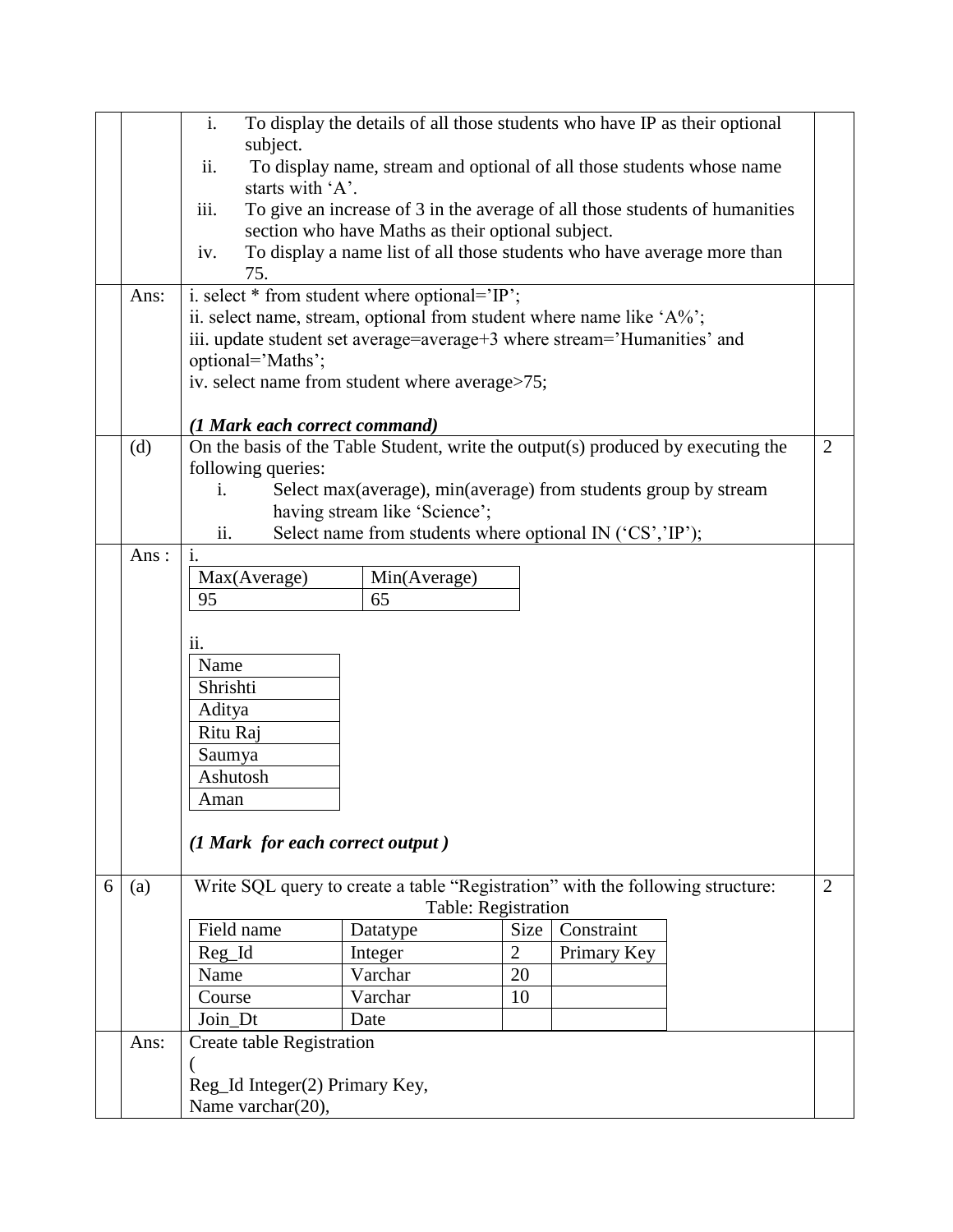|      | Course varchar(10),                                                                                             |                                                                           |                      |             |              |  |
|------|-----------------------------------------------------------------------------------------------------------------|---------------------------------------------------------------------------|----------------------|-------------|--------------|--|
|      | Join Dt date                                                                                                    |                                                                           |                      |             |              |  |
|      | );                                                                                                              |                                                                           |                      |             |              |  |
|      | $\frac{1}{2}$ Mark for create table statement)                                                                  |                                                                           |                      |             |              |  |
|      | (1 Mark for all the fieldnames with datatypes)<br>$(1/2)$ Mark for correct placement of Primary key constraint) |                                                                           |                      |             |              |  |
|      |                                                                                                                 |                                                                           |                      |             |              |  |
| (b)  | Consider the tables given below while attempting the following questions:                                       |                                                                           |                      |             |              |  |
|      | Train                                                                                                           |                                                                           |                      |             |              |  |
|      | TrainId                                                                                                         | TName                                                                     | Source               | Destination |              |  |
|      | 3402                                                                                                            | <b>Century Express</b>                                                    | New Delhi            | Mumbai      |              |  |
|      | 4023                                                                                                            | <b>Superfast Express</b>                                                  | Kanyakumari          | Chandigarh  |              |  |
|      | 3424                                                                                                            | Lucknow Mail                                                              | Lucknow              | New Delhi   |              |  |
|      | 6542                                                                                                            | <b>Capital Express</b>                                                    | Chennai              | Kolkata     |              |  |
|      | 9876                                                                                                            | Punjab Mail                                                               | Patna                | Ludhiana    |              |  |
|      | 5400                                                                                                            | <b>Century Express</b>                                                    | New Delhi            | Kanpur      |              |  |
|      | Reservation                                                                                                     |                                                                           |                      |             |              |  |
|      |                                                                                                                 |                                                                           |                      |             |              |  |
|      | RefNo                                                                                                           | TrainId                                                                   | Passenger            | JourneyDate |              |  |
|      | S <sub>001</sub>                                                                                                | 4023                                                                      | Shubham Singh        | 2017-07-02  |              |  |
|      | C001                                                                                                            | 6542                                                                      | Jishan Mittal        | 2017-06-25  |              |  |
|      | S002                                                                                                            | 4023                                                                      | Jessica Raj          | 2017-07-02  |              |  |
|      | P001                                                                                                            | 9876                                                                      | Paramjeet Singh      | 2017-07-22  |              |  |
|      | S003                                                                                                            | 4023                                                                      | <b>Gurjyot Singh</b> | 2017-07-03  |              |  |
|      | C002                                                                                                            | 6542                                                                      | Akash Mukharjee      | 2017-06-25  |              |  |
|      | P002                                                                                                            | 9876                                                                      | Meera Devi           | 2017-07-22  |              |  |
|      | L001                                                                                                            | 3424                                                                      | Ruby Lal             | 2017-06-29  |              |  |
|      | C003                                                                                                            | 5400                                                                      | Tapshree             | 2017-07-04  | $\mathbf{1}$ |  |
| (i)  | Identify the primary key column of Train and Reservation.                                                       |                                                                           |                      |             |              |  |
| Ans: | Train-TrainId                                                                                                   |                                                                           |                      |             |              |  |
|      | Reservation-RefNo                                                                                               |                                                                           |                      |             |              |  |
|      | $\frac{1}{2}$ Mark for each correct answer )                                                                    |                                                                           |                      |             |              |  |
| (ii) |                                                                                                                 | Help Mr. Sajal in identifying the wrong statement with reference to UNION |                      |             | -1           |  |
|      | clause:                                                                                                         |                                                                           |                      |             |              |  |
|      | a. Each SELECT statement within UNION must have the same number of                                              |                                                                           |                      |             |              |  |
|      | columns                                                                                                         |                                                                           |                      |             |              |  |
|      | b. The columns must also have similar data types                                                                |                                                                           |                      |             |              |  |
|      | The columns in each SELECT statement must also be in the same order<br>$\mathbf{c}$ .                           |                                                                           |                      |             |              |  |
|      | By default, the UNION operator selects all the values.<br>d.                                                    |                                                                           |                      |             |              |  |
| Ans: | $\mathbf d$                                                                                                     |                                                                           |                      |             |              |  |
|      | (1 Mark for correct answer)                                                                                     |                                                                           |                      |             |              |  |
| (c)  |                                                                                                                 |                                                                           |                      |             | 6            |  |
|      | With reference to the above given tables, write commands in SQL for (i) and (ii)<br>and output for (iii) below: |                                                                           |                      |             |              |  |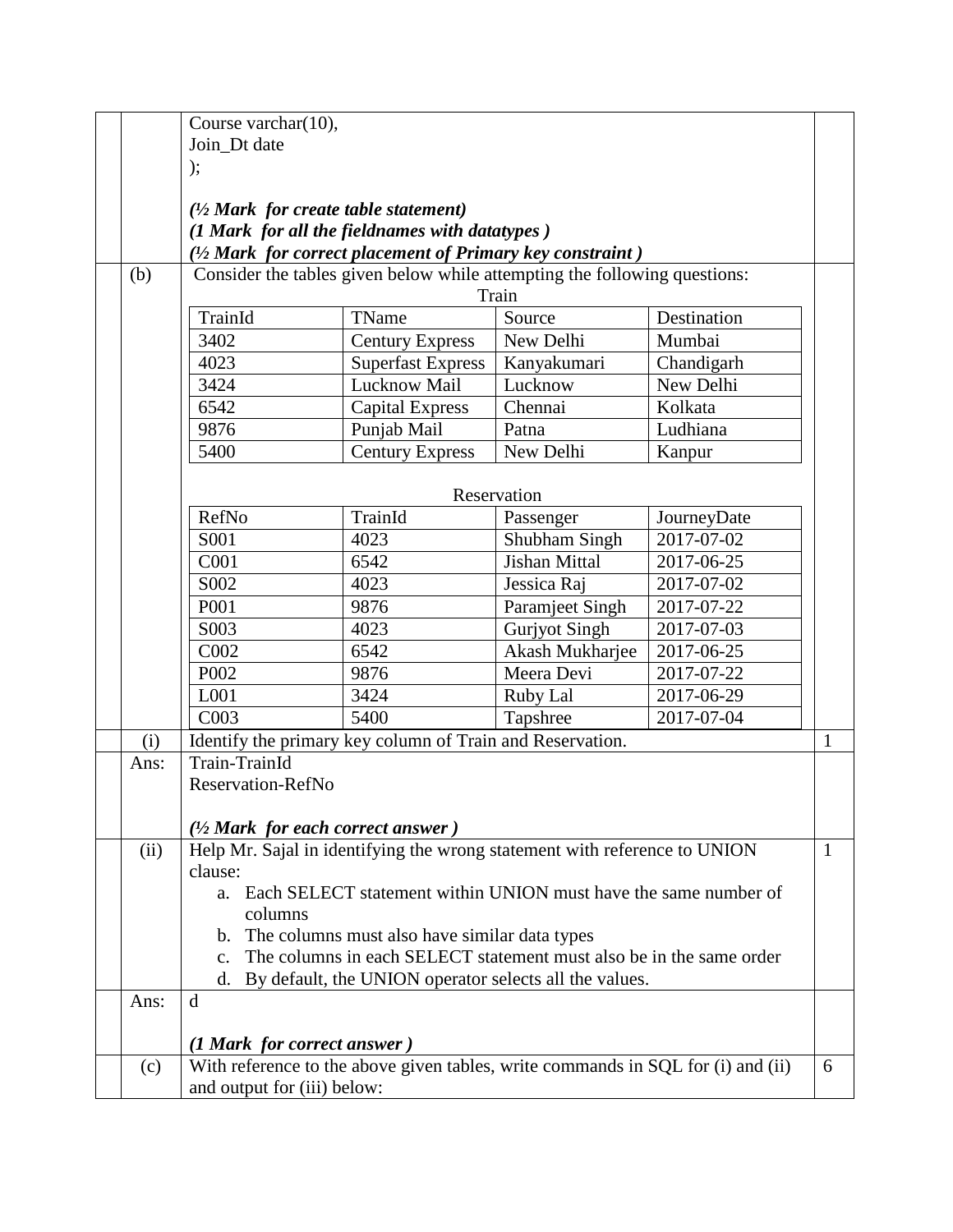|   |                                      | i.<br>To display the Train name along with its passenger name.<br>ii.<br>To display Train detail which has no reservation yet.<br>iii.<br>SELECT T.* from Train T, Reservation R where T.TrainId=R.TrainId<br>AND Source LIKE "%Delhi" OR Destination LIKE "%Delhi";                                                                                                                                                                                                                                                                                                                                                                                          |                        |  |                      |             |  |  |
|---|--------------------------------------|---------------------------------------------------------------------------------------------------------------------------------------------------------------------------------------------------------------------------------------------------------------------------------------------------------------------------------------------------------------------------------------------------------------------------------------------------------------------------------------------------------------------------------------------------------------------------------------------------------------------------------------------------------------|------------------------|--|----------------------|-------------|--|--|
|   | Ans:                                 | i. select TName, Passenger from Train T, Reservation R where<br>T.TrainId=R.TrainId;<br>$\frac{1}{2}$ Mark for correct usage of Select)<br>(1/2 Mark for correct From statement)<br>(1 Mark for the correct condition)<br>ii. i. select T.* from Train T, Reservation R where T.TrainId!=R.TrainId;<br>$\frac{1}{2}$ Mark for correct usage of Select)<br>$(1/2 \text{ Mark for correct From statement})$<br>(1 Mark for the correct condition)                                                                                                                                                                                                               |                        |  |                      |             |  |  |
|   |                                      | iii.                                                                                                                                                                                                                                                                                                                                                                                                                                                                                                                                                                                                                                                          |                        |  |                      |             |  |  |
|   |                                      | TrainId                                                                                                                                                                                                                                                                                                                                                                                                                                                                                                                                                                                                                                                       | TName                  |  | Source               | Destination |  |  |
|   |                                      | 3424<br>5400                                                                                                                                                                                                                                                                                                                                                                                                                                                                                                                                                                                                                                                  | Lucknow Mail           |  | Lucknow<br>New Delhi | New Delhi   |  |  |
|   |                                      | (1 Mark for each row)                                                                                                                                                                                                                                                                                                                                                                                                                                                                                                                                                                                                                                         | <b>Century Express</b> |  |                      | Kanpur      |  |  |
| 7 | (a)                                  | Write down any two benefits of net banking.<br>1                                                                                                                                                                                                                                                                                                                                                                                                                                                                                                                                                                                                              |                        |  |                      |             |  |  |
|   | Ans:                                 | i. Banking can be done anytime i.e. 24x7.<br>ii. Its fast and hassle free.<br>$(1/2)$ Mark each for correct benefit)                                                                                                                                                                                                                                                                                                                                                                                                                                                                                                                                          |                        |  |                      |             |  |  |
|   | (b)                                  | Mr. Sanjay, a banking professional want to enroll himself in an e-Learning course.<br>2<br>Mention him any two challenges of e-Learning.                                                                                                                                                                                                                                                                                                                                                                                                                                                                                                                      |                        |  |                      |             |  |  |
|   | Ans:                                 | i. The lack of learner's motivation.<br>ii. The busy schedule of the learners.<br>(1 Mark for each correct challenges with e-Learning)                                                                                                                                                                                                                                                                                                                                                                                                                                                                                                                        |                        |  |                      |             |  |  |
|   | (c)                                  | Ms. Juhi, works as an IT Executive in a health insurance company named 'Total<br>2<br>Health'. She has been assigned a task to design a customer registration page. Help<br>her in choosing the most appropriate controls for the specified task from<br>Textfield, Label, RadioButton, CheckBox, ListBox, ComboBox, Button and write<br>in the third column considering the following points:<br>Customer can enter his/her name in the control.<br>Customer can choose only one city out of given list of city.<br>Customer can choose only one type out of given policy types.<br>Customer can choose any number of INCLUSIONS out of given<br>inclusions. |                        |  |                      |             |  |  |
|   | S. No.<br>Control used to<br>Control |                                                                                                                                                                                                                                                                                                                                                                                                                                                                                                                                                                                                                                                               |                        |  |                      |             |  |  |